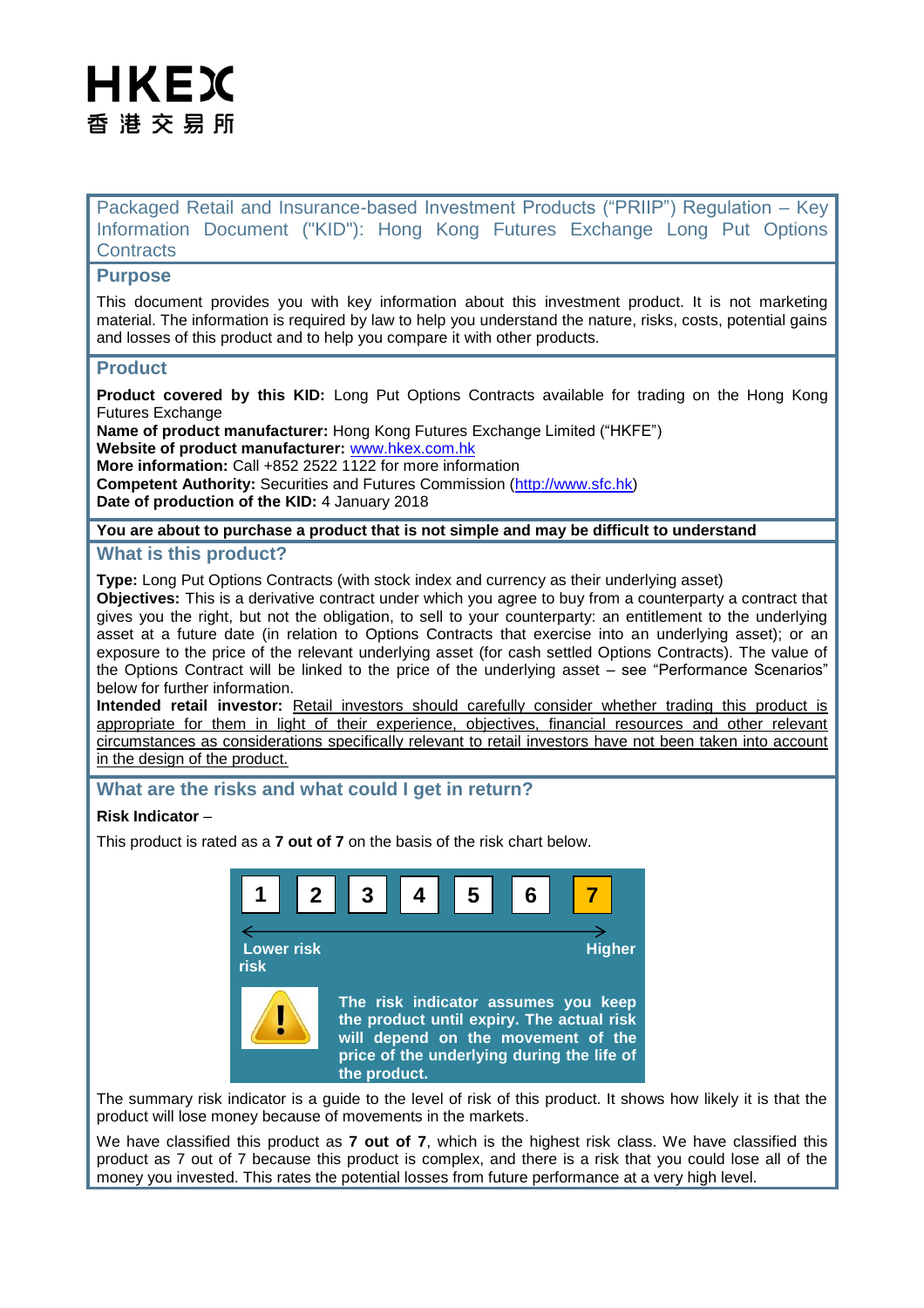# HKEX 香港交易所

**Be aware of currency risk. For Currency Options Contracts, you may receive payments in a different currency so the final return you will get may depend on the exchange rate between the two currencies. This risk is not considered in the indicator shown above.**

**Transactions in Options Contracts carry a high degree of risk. You should calculate the extent to which the value of the Long Put Options Contracts you purchased must increase for your position to become profitable, taking into account the premium and all transaction costs payable. If your Long Put Options Contracts expire worthless, you will suffer a total loss of your investment which will include the option premium and transaction costs. If you are contemplating purchasing deepout-of-the-money Put Options Contracts, you should be aware that the chance of such options becoming profitable ordinarily is remote.**

#### **Performance Scenarios –**

The graph assumes a long put position with a strike price of HKD \$2,000 has been bought for HKD \$200.

The graph presented gives a range of possible outcomes and is not an exact indication of what you might get back. What you get will vary depending on how the underlying will develop. For each value of the underlying, the graph shows what the profit or loss of the product would be. The horizontal axis shows the various possible prices of the underlying value on the expiry date and the vertical axis shows the profit or loss.

Buying this product (i.e. buying a put option) means that you think the underlying price may decrease.

Your maximum loss under the product would depend on the movement of the price of the underlying asset and could be your total investment if the product expires worthless.

The figures shown include all the costs of the product itself, but do not include any transactional costs that you pay to your broker. The figures do not take into account your personal tax situation, which may also affect how much you get back.

The graph below illustrates how your investment could perform. You can compare it with the payoff graphs of other derivatives.